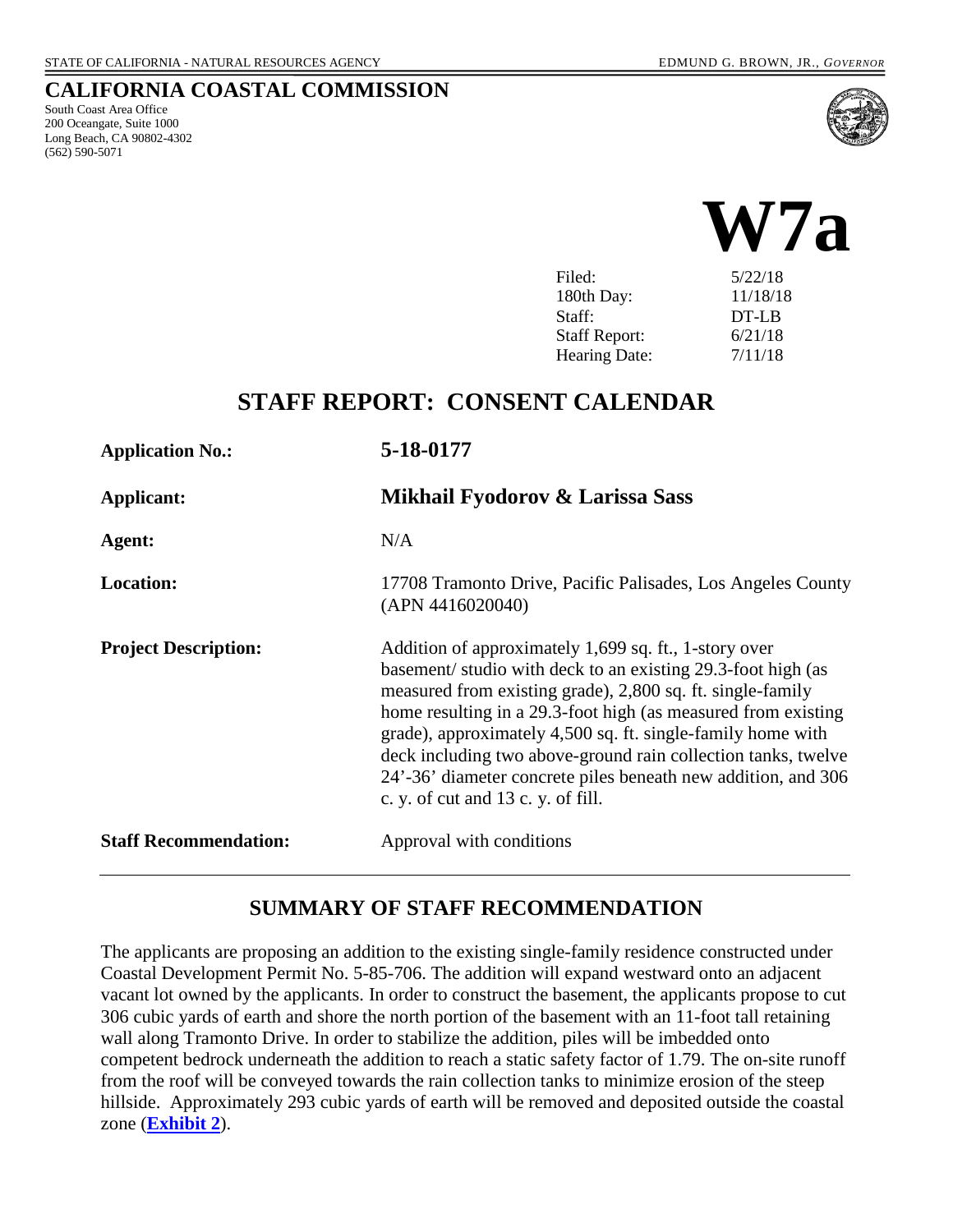5-18-0177 (Fyodorov & Sass) Approval with Conditions

The property descends approximately 155 feet above mean sea level at the top of the slope at Tramonto Drive to Posetano Road at a 1:1 to 1.3:1 gradient. The existing slope has not experienced significant landslides in the past, but experiences site-specific episodic erosion and bluff retreat from rainfall events, tectonic plate movement and major climate events. Therefore, in order to minimize construction and design impacts to a retreating hillside area and visual resources, staff is recommending **approval** of the proposed coastal development permit with **six (6)** special conditions.

The Commission imposes **Special Condition No. 1**, which assures conformance with geotechnical recommendations, **Special Condition No. 2** that requires implementation of construction BMP's and water quality standards, **Special Condition No**. **3**, which seeks submittal of a foundation exposure plan, and **Special Condition No. 4**, which assures that native or non-native, droughttolerant plants are utilized for any landscaping on the property. In addition, the applicants may decide that the economic benefits of development outweigh the risk of harm, which may occur from the identified hazards. The Commission therefore imposes **Special Condition No. 5** which assures the applicants assume all risks of development and waive all claims of damage or liability against the Commission and **Special Condition No. 6** which seeks recordation of a deed restriction. Therefore, the Commission finds that the proposed project, as conditioned, is consistent with the Chapter 3 policies of the Coastal Act.

The motion to approve staff recommendation is on Page Four.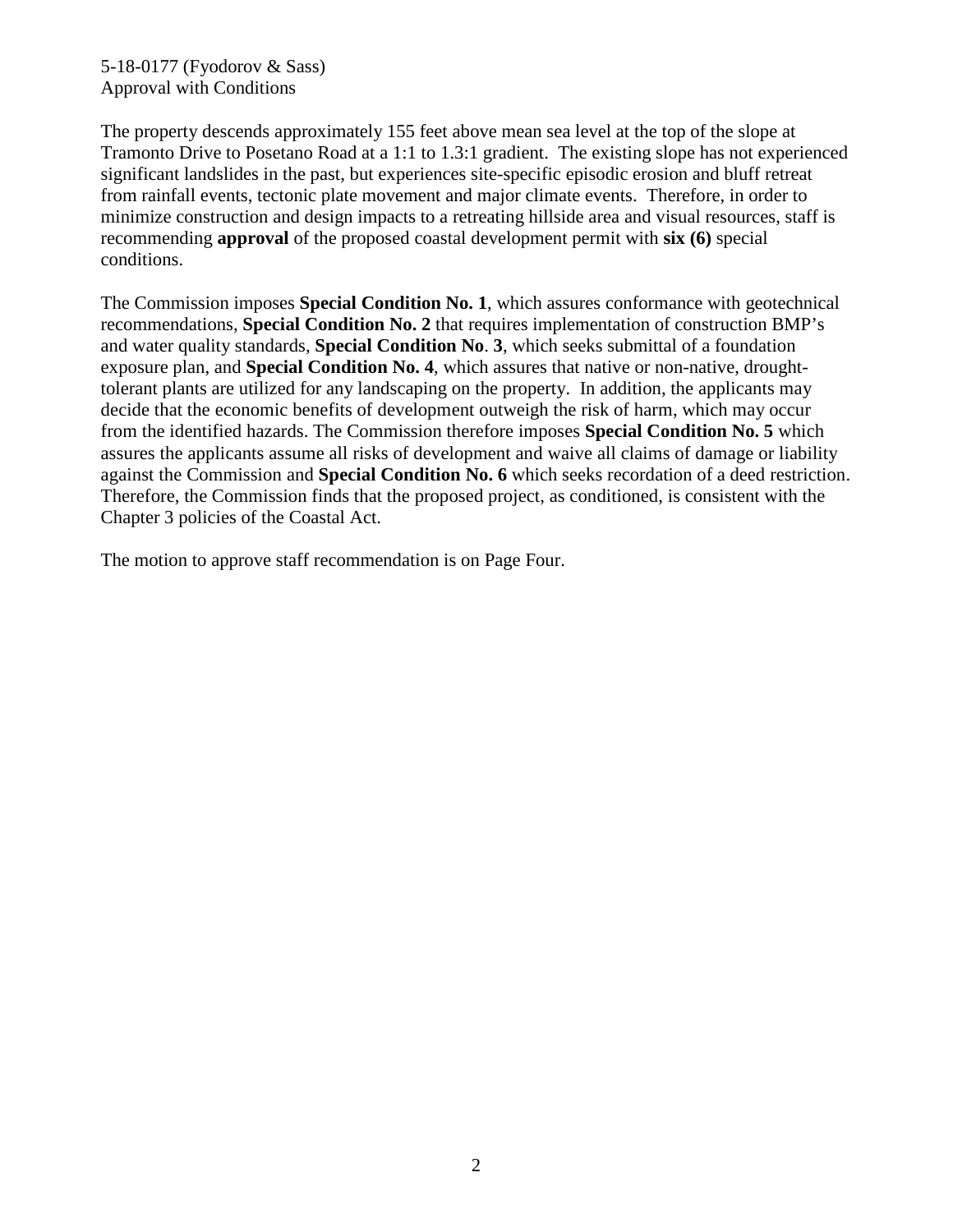# **TABLE OF CONTENTS**

### **APPENDICES** - **Substantive File Documents**

- Appendix A Coastal Development Permit No. 5-85-706 (Ira and Noland West)
- Appendix B City of Los Angeles permit no. DIR-2017-986-CDP and ZA-2017-2364-ZAD
- Appendix C Geotechnical Engineering Report No. LA-01289-01, Earth Systems Southern California, 4/19/2018, 11/23/2015, 4/17/13, 10/26/12, 12/7/10, 8/6/10, 4/30/10, and 10/15/09
- Appendix D Pacific Palisades Area, Los Angeles County, California. *Report on Landslide Study*. 1976. US Army Corps of Engineers, US Department of the Interior.

### **EXHIBITS**

[Exhibit 1 - Vicinity Map](https://documents.coastal.ca.gov/reports/2018/7/W7a/W7a-7-2018-exhibits.pdf) [Exhibit 2 – Site Plan](https://documents.coastal.ca.gov/reports/2018/7/W7a/W7a-7-2018-exhibits.pdf) [Exhibit 3 – Foundation Plan](https://documents.coastal.ca.gov/reports/2018/7/W7a/W7a-7-2018-exhibits.pdf) [Exhibit 4 – Roof Plan](https://documents.coastal.ca.gov/reports/2018/7/W7a/W7a-7-2018-exhibits.pdf)  [Exhibit 5 – Geotechnical Memorandum, 6/15/18](https://documents.coastal.ca.gov/reports/2018/7/W7a/W7a-7-2018-exhibits.pdf)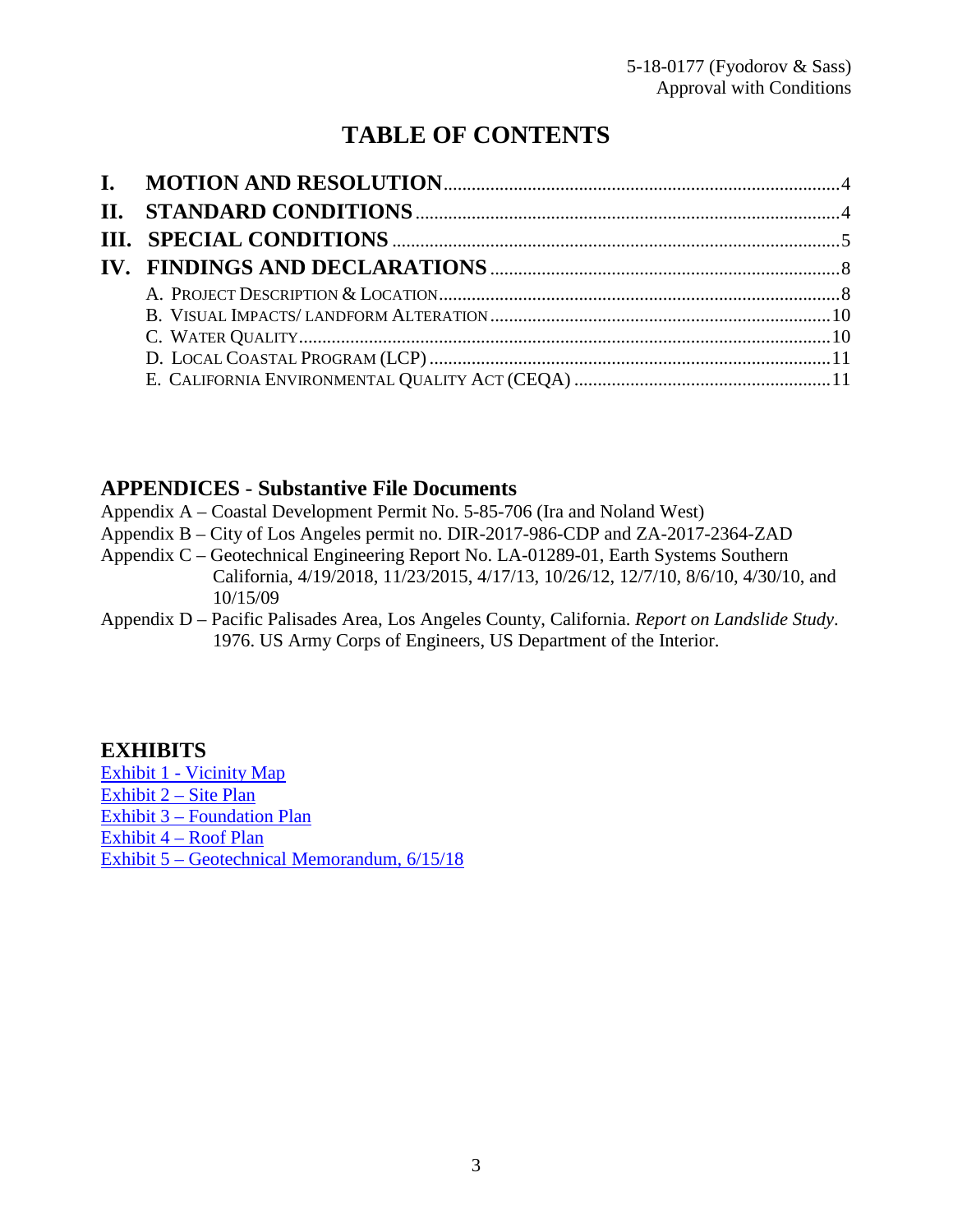# <span id="page-3-0"></span>**I. MOTION AND RESOLUTION**

#### **Motion:**

*I move that the Commission approve the coastal development permit applications included on the consent calendar in accordance with the staff recommendations.*

Staff recommends a **YES** vote. Passage of this motion will result in approval of all of the permits included on the consent calendar. The motion passes only by affirmative vote of a majority of the Commissioners present.

#### **Resolution:**

*The Commission hereby approves a coastal development permit for the proposed development and adopts the findings set forth below on grounds that the development as conditioned will be in conformity with the policies of Chapter 3 of the Coastal Act and will not prejudice the ability of the local government having jurisdiction over the area to prepare a Local Coastal Program conforming to the provisions of Chapter 3. Approval of the permit complies with the California Environmental Quality Act because either 1) feasible mitigation measures and/or alternatives have been incorporated to substantially lessen any significant adverse effects of the development on the environment, or 2) there are no further feasible mitigation measures or alternatives that would substantially lessen any significant adverse impacts of the development on the environment.* 

# <span id="page-3-1"></span>**II. STANDARD CONDITIONS**

This permit is granted subject to the following standard conditions:

- 1. **Notice of Receipt and Acknowledgment**. The permit is not valid and development shall not commence until a copy of the permit, signed by the permittee or authorized agent, acknowledging receipt of the permit and acceptance of the terms and conditions, is returned to the Commission office.
- 2. **Expiration.** If development has not commenced, the permit will expire two years from the date on which the Commission voted on the application. Development shall be pursued in a diligent manner and completed in a reasonable period of time. Application for extension of the permit must be made prior to the expiration date.
- 3. **Interpretation.** Any questions of intent of interpretation of any condition will be resolved by the Executive Director or the Commission.
- 4. **Assignment.** The permit may be assigned to any qualified person, provided assignee files with the Commission an affidavit accepting all terms and conditions of the permit.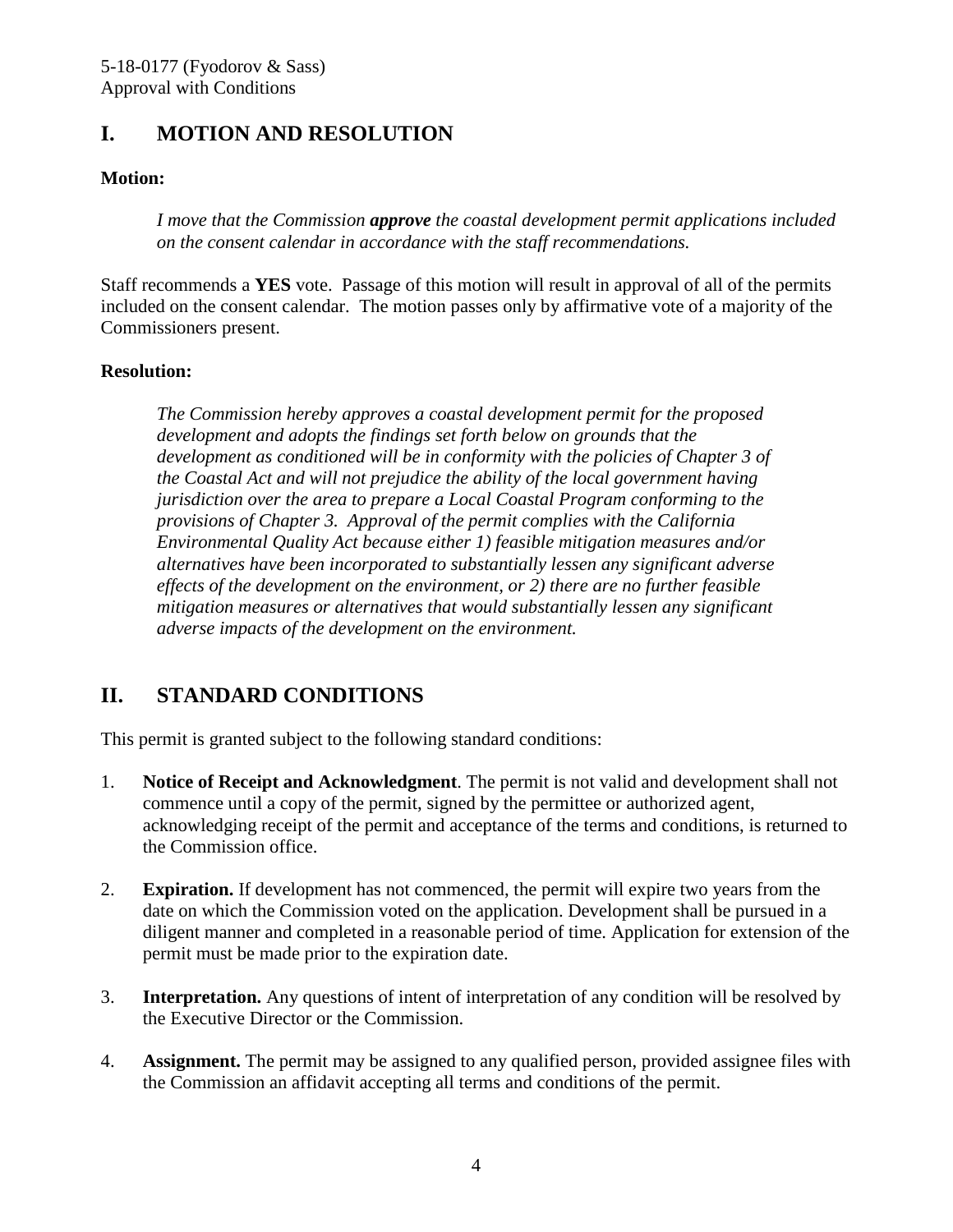5. **Terms and Conditions Run with the Land.** These terms and conditions shall be perpetual, and it is the intention of the Commission and the permittee to bind all future owners and possessors of the subject property to the terms and conditions.

# <span id="page-4-0"></span>**III. SPECIAL CONDITIONS**

This permit is granted subject to the following special conditions:

**1**. **Conformance with Geotechnical Recommendations.** The permittees shall conform to the final design and construction plans received on March 7, 2018 which have been reviewed and approved by the City of Los Angeles Planning Department and Grading Division, Department of Building and Safety. The plans shall conform to all recommendations set forth in the geologic report LA-01289-01 by Earth Systems Southern California, dated October 15, 2009 in addition to all subsequent reports, as well as all requirements of the City of Los Angeles Department of Building and Safety, Soils/Geologic approval letter dated December 16, 2016, signed by Jeffrey T. Wilson and Ying Liu. The monitoring, construction methods and foundation system including the installation of the piles, grade beams, permanent and temporary retaining walls shall conform to and include all requirements and specifications of the City review letter cited above.

The permittees shall undertake development in accordance with the approved final plans. Any proposed changes to the approved final plans shall be reported to the Executive Director. No changes to the approved final plans shall be carried out without a Commission amendment to this coastal development permit unless the Executive Director determines that no amendment is required.

**2. Storage of Construction Materials, Mechanized Equipment and Removal of Construction Debris.** The permittees shall comply with the following construction-related requirements:

- A. No demolition or construction materials, debris, or waste shall be placed or stored where it may enter sensitive habitat, receiving waters or a storm drain, or be subject to wave, wind, rain, or tidal erosion and dispersion.
- B. No demolition or construction equipment, materials, or activity shall be placed in or occur in any location that would result in impacts to environmentally sensitive habitat areas, streams, wetlands or their buffers.
- C. Any and all debris resulting from demolition or construction activities shall be removed from the project site within 24 hours of completion of the project.
- D. Demolition or construction debris and sediment shall be removed from work areas each day that demolition or construction occurs to prevent the accumulation of sediment and other debris that may be discharged into coastal waters.
- E. All trash and debris shall be disposed in the proper trash and recycling receptacles at the end of every construction day.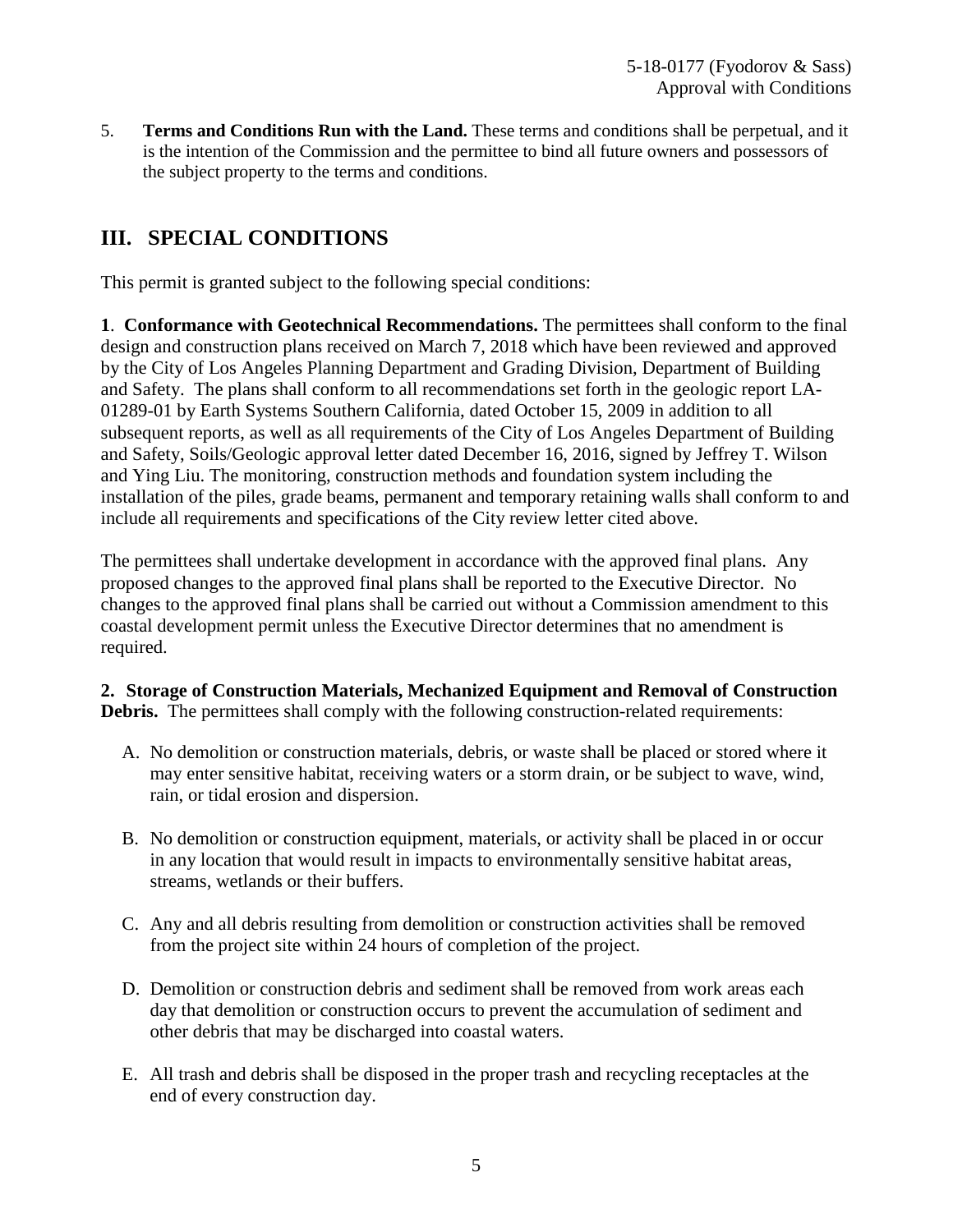- F. The applicants shall provide adequate disposal facilities for solid waste, including excess concrete, produced during demolition or construction.
- G. Debris shall be disposed of at a legal disposal site or recycled at a recycling facility. If the disposal site is located in the coastal zone, a coastal development permit or an amendment to this permit shall be required before disposal can take place unless the Executive Director determines that no amendment or new permit is legally required.
- H. All stock piles and construction materials shall be covered, enclosed on all sides, shall be located as far away as possible from drain inlets and any waterway, and shall not be stored in contact with the soil.
- I. Machinery and equipment shall be maintained and washed in confined areas specifically designed to control runoff. Thinners or solvents shall not be discharged into sanitary or storm sewer systems.
- J. The discharge of any hazardous materials into any receiving waters shall be prohibited.
- K. Spill prevention and control measures shall be implemented to ensure the proper handling and storage of petroleum products and other construction materials. Measures shall include a designated fueling and vehicle maintenance area with appropriate berms and protection to prevent any spillage of gasoline or related petroleum products or contact with runoff. The area shall be located as far away from the receiving waters and storm drain inlets as possible.
- L. Best Management Practices (BMPs) and Good Housekeeping Practices (GHPs) designed to prevent spillage and/or runoff of demolition or construction-related materials, and to contain sediment or contaminants associated with demolition or construction activity, shall be implemented prior to the on-set of such activity.
- M. All BMPs shall be maintained in a functional condition throughout the duration of construction activity.

The permittees shall undertake development in accordance with the approved final plans. Any proposed changes to the approved final plans shall be reported to the Executive Director. No changes to the approved final plans shall occur without a Commission amendment to this coastal development permit unless the Executive Director determines that no amendment is required.

**3. Structural Appearance (Foundation Exposure).** PRIOR TO ISSUANCE OF THIS PERMIT, the permittees shall submit a plan for the review and approval of the Executive Director to address the potential visual impacts of the pilings and retaining wall in the event that the pilings and retaining walls are exposed and visible from Pacific Coast Highway and the beach as a result of earth movement or other circumstances. The permittees shall agree in writing to carry out the approved plan, which shall include:

A. Coloring or landscaping the exposed concrete pilings and retaining walls so that it will match the surrounding soils and vegetation (consistent with Special Condition No. 3 above). The piles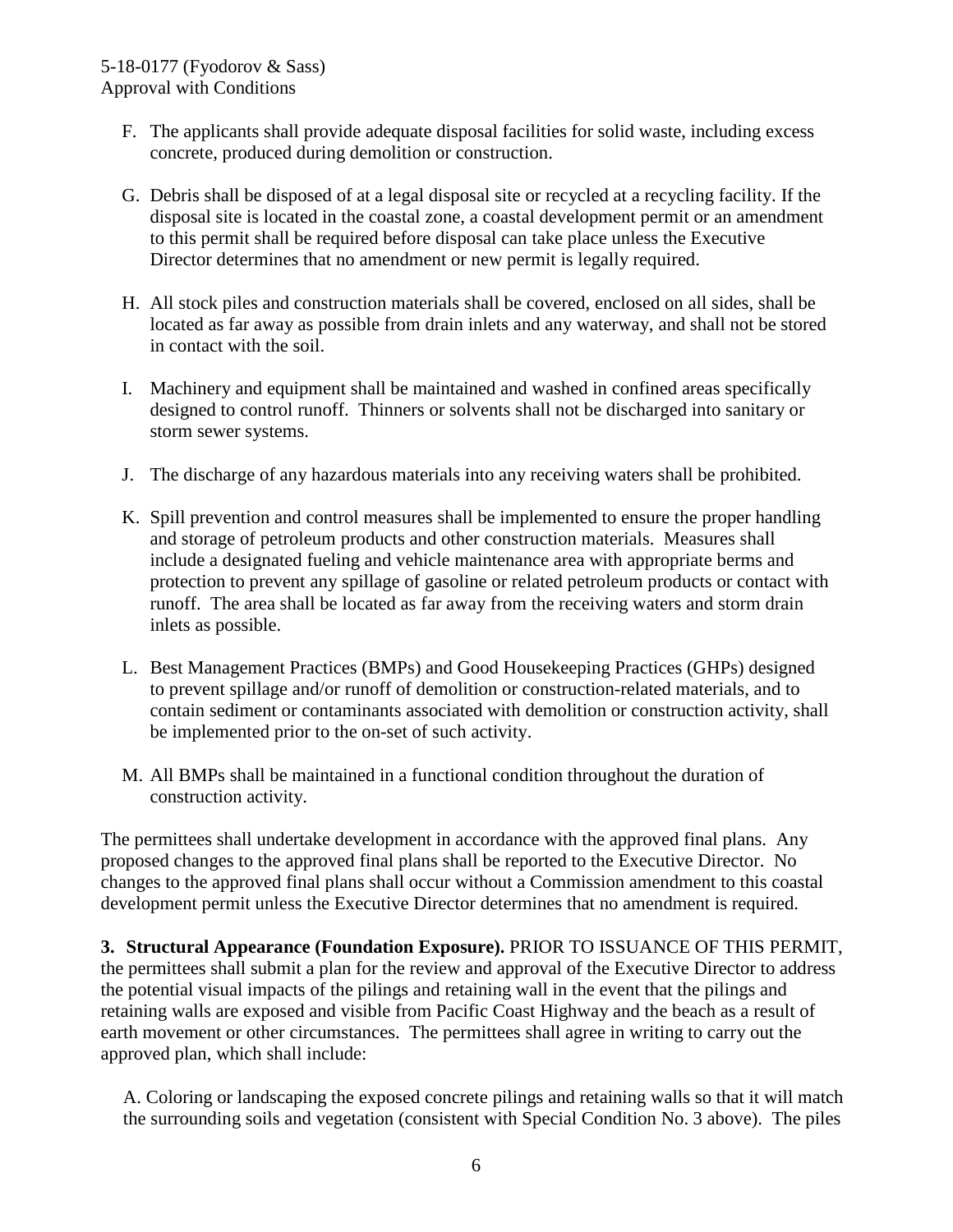and retaining walls should be colored in such a way that the result would be a natural, mottled appearance that blends in with the surrounding area. If any piling and below grade retaining walls are exposed, the applicants shall immediately conceal such foundations to minimize view impacts along the coast.

B. Installation of a low "breakaway" skirt wall to cover exposed earth and/or pilings.

The permittees shall undertake development in accordance with the final approved plan. Any proposed changes to the approved final plan shall be reported to the Executive Director. No changes to the approved final plan shall occur without a Coastal Commission approved amendment to the coastal development permit, unless the Executive Director determines that no amendment is required.

- **4. Landscaping Plans.** Any future landscaping of the site shall be consistent with the following:
	- A. Vegetated landscaped areas shall consist of native plants or non-native drought tolerant plants, which are non-invasive. No plant species listed as problematic and/or invasive by the California Native Plant Society [\(http://www.CNPS.org/](http://www.cnps.org/))), the California Invasive Plant Council (formerly the California Exotic Pest Plant Council) [\(http://www.cal-ipc.org/](http://www.cal-ipc.org/))), or as may be identified from time to time by the State of California shall be employed or allowed to naturalize or persist on the site. No plant species listed as a "noxious weed" by the State of California or the U.S. Federal Government shall be utilized within the property. All plants shall be low water use plants as identified by California Department of Water Resources (See: [http://www.water.ca.gov/wateruseefficiency/docs/wucols00.pdf\)](http://www.water.ca.gov/wateruseefficiency/docs/wucols00.pdf).
	- B. Use of reclaimed water ("gray water "systems) and rainwater catchment systems are encouraged. Other water conservation measures shall be considered, including use of weather based irrigation controllers.

**5. Assumption of Risk, Waiver of Liability and Indemnity.** By acceptance of this permit, the permittees acknowledge and agrees (i) that the site may be subject to hazards from landslide activity, erosion and/or earth movement (ii) to assume the risks to the permittees and the property that is the subject of this permit of injury and damage from such hazards in connection with this permitted development; (iii) to unconditionally waive any claim of damage or liability against the Commission, its officers, agents, and employees for injury or damage from such hazards; and (iv) to indemnify and hold harmless the Commission, its officers, agents, and employees with respect to the Commission's approval of the project against any and all liability, claims, demands, damages, costs (including costs and fees incurred in defense of such claims), expenses, and amounts paid in settlement arising from any injury or damage due to such hazards.

**6. Deed Restriction.** PRIOR TO ISSUANCE OF THIS PERMIT, the permittees shall submit to the Executive Director for review and approval documentation demonstrating that the landowners have executed and recorded against the parcel(s) governed by this permit a deed restriction, in a form and content acceptable to the Executive Director: (1) indicating that, pursuant to this permit, the California Coastal Commission has authorized development on the subject property, subject to terms and conditions that restrict the use and enjoyment of that property; and (2) imposing the Special Conditions of this permit as covenants, conditions and restrictions on the use and enjoyment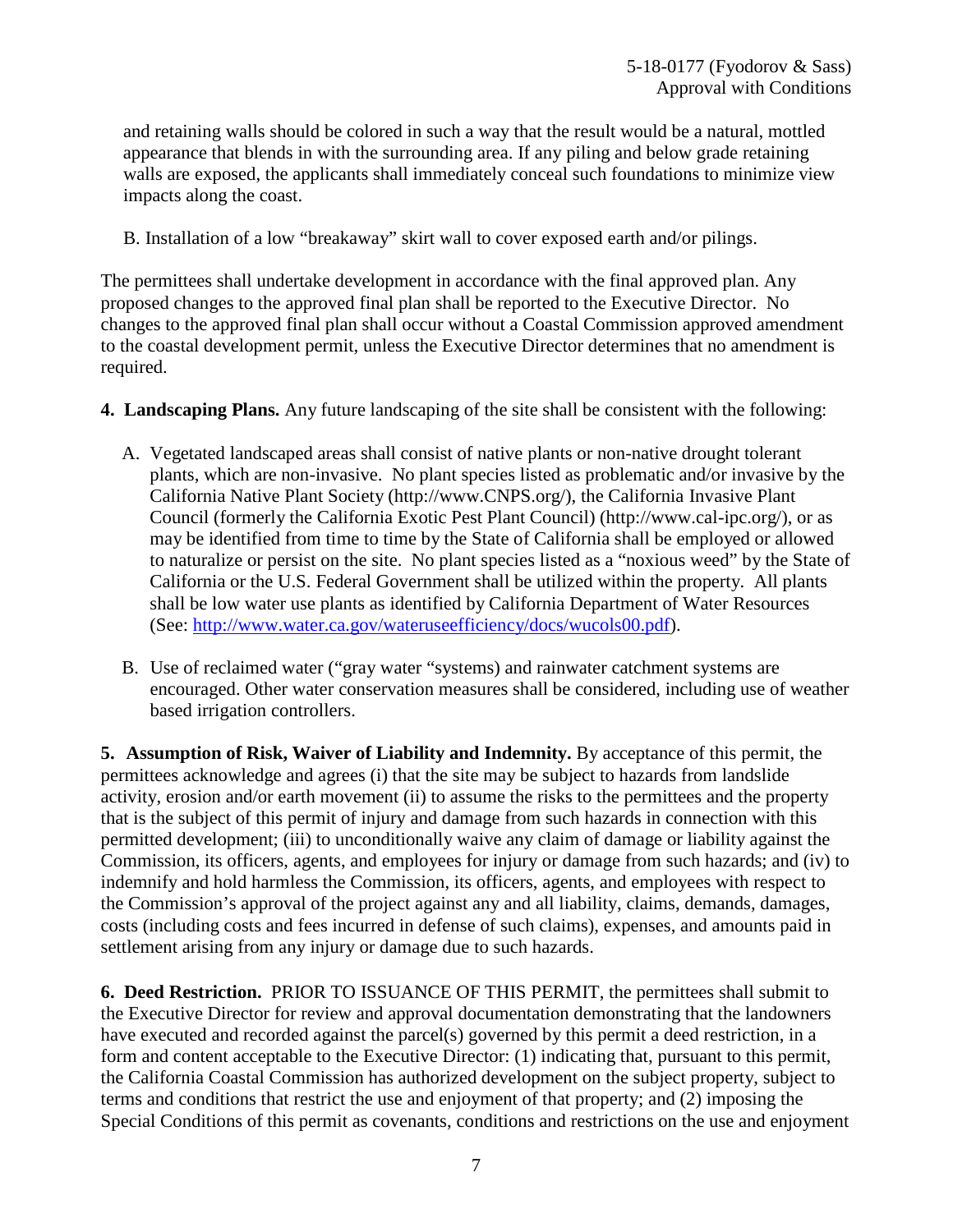of the Property. The deed restriction shall include a legal description of the entire parcel or parcels governed by this permit. The deed restriction shall also indicate that, in the event of an extinguishment or termination of the deed restriction for any reason, the terms and conditions of this permit shall continue to restrict the use and enjoyment of the subject property so long as either this permit or the development it authorizes, or any part, modification, or amendment thereof, remains in existence on or with respect to the subject property.

### <span id="page-7-0"></span>**IV. FINDINGS AND DECLARATIONS A. PROJECT DESCRIPTION & LOCATION**

<span id="page-7-1"></span>The applicants are proposing to construct a 1,699 sq. ft., 1-story over basement/ studio with deck addition to the existing 29.3-ft. high (as measured from existing grade), 2,800 sq. ft. single-family residence constructed under Coastal Development Permit No. 5-85-706. The addition will be sited on the west side of the existing residence on an adjacent vacant lot owned by the applicants. The project will result in a 29.3-foot high (as measured from existing grade), approximately 4,500 sq. ft. single-family home with deck, two above-ground rain collection tanks (205 and 265 gallons), and twelve 24'-36' diameter concrete piles beneath the new addition to stabilize the home. In order to construct the basement, the applicants propose to excavate approximately 306 cubic yards of earth and fill 13 cubic yards and construct an 11-feet tall retaining wall at the northern portion of the site along Tramonto Drive (**[Exhibit 2](https://documents.coastal.ca.gov/reports/2018/7/W7a/W7a-7-2018-exhibits.pdf)**).

The subject site is located approximately 670 feet away from Pacific Coast Highway (PCH) and 735 feet from Will Rogers State Beach on a steep sloping hillside in the Castellammare area of the Pacific Palisades community in the City of Los Angeles (**[Exhibit 1](https://documents.coastal.ca.gov/reports/2018/7/W7a/W7a-7-2018-exhibits.pdf)**). The vacant site is an approximately 1,963 sq. ft. lot zoned R1-1 (Low Density Residential) and is subject to the Baseline Hillside Ordinance for hillside development in the City of Los Angeles. The neighborhood is characterized by a mix of single-family homes and vacant lots.

The property descends from an elevation of approximately 320 feet (above mean sea level) at the top of the slope at Tramonto Drive to approximately 165 feet (above mean sea level) at Posetano Road at a 1:1 to 1.3:1 gradient. Further seaward are Revello Drive, Castellammare Drive and Porto Marina Way. The hillside area is supported by a 15 to 18-foot tall gravity wall along the upslope side of Porto Marina Drive, which parallels PCH. According to the 1976 Pacific Palisades area landslide study conducted by the US Army Corps of Engineers and US Geological Survey<sup>[1](#page-7-2)</sup>, there are many ancient landslides on the bluff face and canyon sides in the Castellammare area, with more recent slides nested on top of them. However, the project site has not experienced significant landslides in the past.

According to the geotechnical report no. LA-01289-01 from the consulting firm Earth Systems, dated 4/19/2018, the site experiences episodic erosion at a rate of approximately -0.12 feet per year due to rainfall events, tectonic plate movement and major climate events like El Niño storms. The geotechnical report identified that within the last 75 years, the hillside on site has retreated approximately 9.5 feet based on computer modeling and historic photo comparisons. In order to stabilize the site, the geotechnical engineer recommended deepened foundations throughout the

<span id="page-7-2"></span> $\overline{a}$ <sup>1</sup> Pacific Palisades Area - Report on Landslide Study; U.S. Army Corps of Engineers and U.S. Geological Survey; September 1976.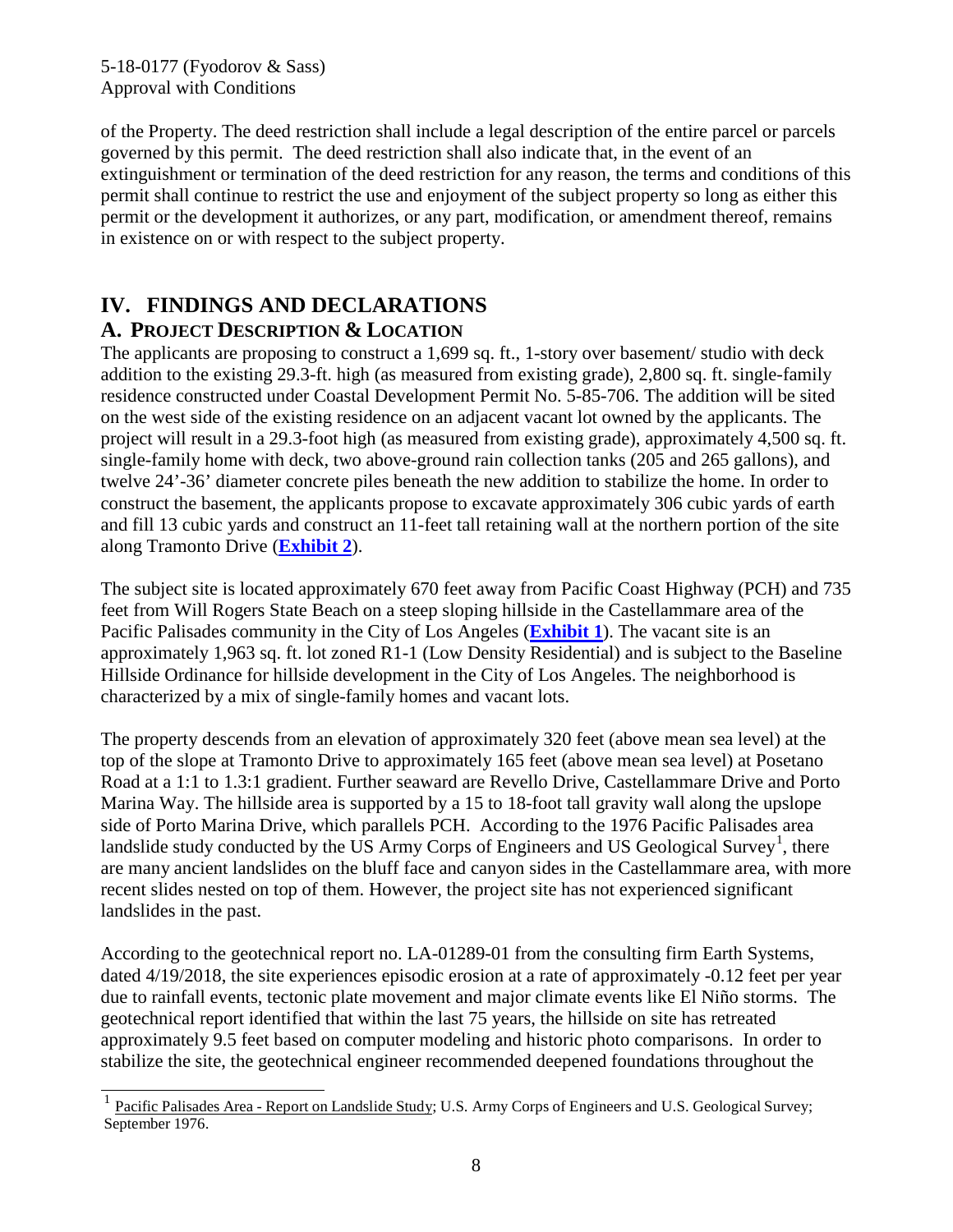bottom of the addition and re-compaction of the bottom excavation prior to laying foundation for the basement (**[Exhibit 3](https://documents.coastal.ca.gov/reports/2018/7/W7a/W7a-7-2018-exhibits.pdf)**). The site is currently overlain by one foot of uncertified<sup>[2](#page-8-0)</sup> fill, marine terrace deposits, ancient Pleistocene soils and bedrock. The City's building regulations do not allow any foundation to be supported by uncertified fill. Thus, the applicants propose to remove the uncertified fill and earth deposits in which 306 cubic yards of earth material will be excavated up to 11 feet for the proposed basement and exported outside the coastal zone. The excavation will be shored and the twelve friction piles will consist of structural steel sections installed in bore-holes subsequently backfilled with concrete that are reinforced with horizontal grade beams (**[Exhibit 3](https://documents.coastal.ca.gov/reports/2018/7/W7a/W7a-7-2018-exhibits.pdf)**). Piles are proposed along the north portion of the addition, adjacent to Tramonto Drive, extending from the top of the retained ground surface behind the shoring wall into competent bedrock. The north portion retaining wall and piles will be embedded from 20 feet to 33 feet into competent bedrock allowing the addition to reach a static factor of safety of 1.79. A factor of safety of 1.5 is the generally accepted minimum value required to ensure slope stability for the life of the structure. Accordingly, even though piles and caissons are a form of shoreline protective devices, as conditioned, the proposed piles will not substantially alter natural landforms along bluffs and cliffs, and complies with Section 30253(b) of the Coastal Act.

According to the geotechnical report and landslide study, a shallow slope failure occurred south of the residence in 1978 due to saturation of soil from unusually heavy winter rains. Although the site experiences erosion of the hillside from runoff and saturation, the applicants have provided an erosion control plan which shows that erosion control measures such as mat covers for graded slopes, silt fences and sandbag barriers will be utilized during construction to minimize polluted runoff from flowing downslope that would otherwise compromise the stability of the slope (**[Exhibit](https://documents.coastal.ca.gov/reports/2018/7/W7a/W7a-7-2018-exhibits.pdf)  [2](https://documents.coastal.ca.gov/reports/2018/7/W7a/W7a-7-2018-exhibits.pdf)**). In addition, the applicants provided a roof plan for the increase of impervious surfaces of the proposed studio/ basement which shows that rainfall will be conveyed to cisterns at the western portion of the site that collects and stores rainwater. The collected water will be utilized to irrigate the existing landscaped area at the north portion of the site that minimizes erosion impacts to the hillside (**[Exhibit 4](https://documents.coastal.ca.gov/reports/2018/7/W7a/W7a-7-2018-exhibits.pdf)**). All additional on-site drainage will be conveyed to the City sewer on Tramonto Drive.

Based on the geotechnical findings and City approval, the proposed structure will be geologically safe and will not cause geologic instability to the surrounding area (**[Exhibit 5](https://documents.coastal.ca.gov/reports/2018/7/W7a/W7a-7-2018-exhibits.pdf)**). Although the site experiences erosion, the proposed development is considered feasible from a geotechnical engineer standpoint provided that all recommendations are incorporated into the development plans. Therefore, **Special Condition No. 1** is imposed for design and construction conformance with the geologic recommendations which requires that the development assure stability and structural integrity consistent with Section 30253 of the Coastal Act. In addition, to reduce the potential for construction and post-construction related impacts on water quality, **Special Condition No. 2** is imposed requiring the appropriate storage and handling of construction equipment, materials and debris to minimize the potential for pollutants to enter coastal waters and for the use of on-going best management practices following construction.

 $\overline{a}$ 

<span id="page-8-0"></span> $2$  According to the City of Los Angeles' Requirements for soil compaction reports, "uncertified fill" refers to a soil material that does not meet the maximum dry density and optimum moisture requirements of the City of Los Angeles, Building and Safety Department and does not have the correct thickness of fill prior to compaction. In addition, uncertified fill may be unidentified or incorrect fill material according to the Unified Soil Classification system.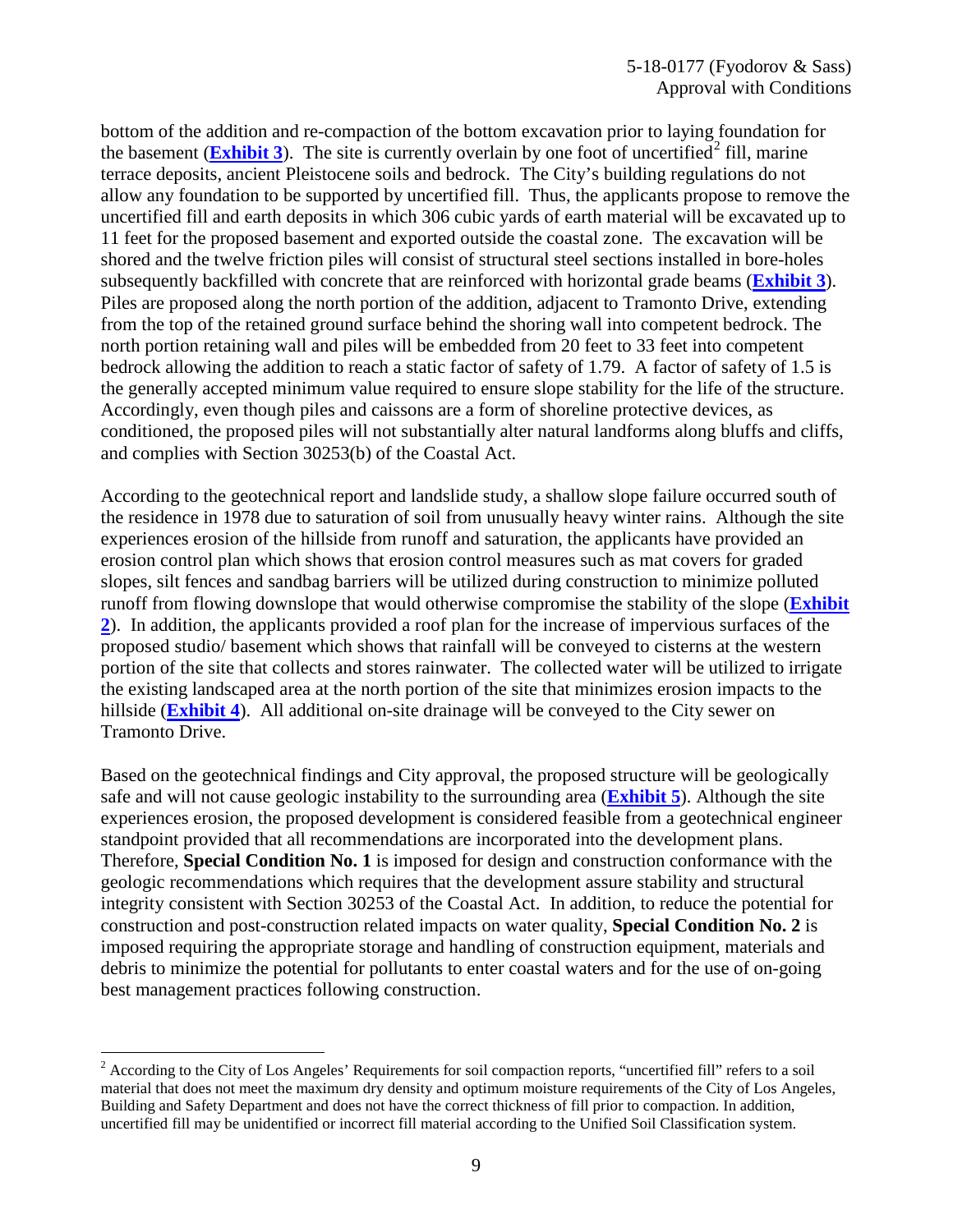#### 5-18-0177 (Fyodorov & Sass) Approval with Conditions

The south elevation of the structure is visible from PCH and the beach, which will appear as a 20.8 foot high, 2-level building. The addition will maintain similar heights and façade with the existing structure. There are no retaining walls proposed seaward of the structural addition that will be visible from public view points. The proposed retaining wall for the basement is below-grade, adjacent to Tramonto Drive, and is not visible from public view points. Given the project's distance from public vantage points, the project is not significantly visible due to the developed surrounding neighborhood and steep topography of the area. The proposed studio/ basement will include belowgrade piles that may be exposed in the future due to site-specific erosion that is exacerbated by the steep nature of the site and extreme events. In order to minimize visual impacts from PCH and the beach to the hillside, **Special Condition No. 3** is imposed requiring that all piles, if exposed in the future, shall maintain a natural surface finish that minimizes view impacts along the coast. In addition, the applicants are not proposing any new landscaping at this time. However, if the applicants decide to landscape the area in the future, **Special Condition No. 4** is imposed requiring all landscaping to be native or non-native and drought-tolerant. The project complies with the City of Los Angeles' Baseline Hillside Ordinance that imposes certain single-family development standards to protect hillside views and minimize hazards associated with hillside development.

To ensure that any prospective future owners of the property are made aware of the applicability of the conditions of this permit, the Commission imposes **Special Conditions No. 5 & 6** requiring the landowner to assume the risk of extraordinary erosion and/or geologic hazards of the property and that the property owner record a deed restriction against the property, referencing all of the above Special Conditions of this permit and imposing them as covenants, conditions and restrictions on the use and enjoyment of the Property. Thus, as conditioned, this permit ensures that any prospective future owner will receive actual notice of the restrictions and/or obligations imposed on the use and enjoyment of the land in connection with the authorized development, including the risks of the development and/or hazards to which the site is subject, and the Commission's immunity from liability.

#### <span id="page-9-0"></span>**B. VISUAL IMPACTS/ LANDFORM ALTERATION**

The development is located within an existing developed area and, as conditioned, will be compatible with the character and scale of the surrounding area, has been designed to assure structural integrity, will neither create nor contribute significantly to erosion or geologic instability and will minimize alteration of natural land forms. Therefore, the Commission finds that the development, as conditioned, conforms with Sections 30250, 30251, and 30253 of the Coastal Act.

### <span id="page-9-1"></span>**C. WATER QUALITY**

The proposed work will occur in a location where there is a potential for a discharge of polluted runoff from the project site into coastal waters. The storage or placement of construction material, debris, or waste in a location where it could be carried into coastal waters could adversely impact the marine environment. To reduce the potential for construction and post-construction impacts to water quality and the marine environment the Commission imposes **Special Condition No.** 2 requiring measures for handling and storage of construction equipment, materials and debris, waste disposal, and the continued use and maintenance of post-construction BMPs. As conditioned, the Commission finds that the proposed development conforms with Sections 30230 and 32031 of the Coastal Act.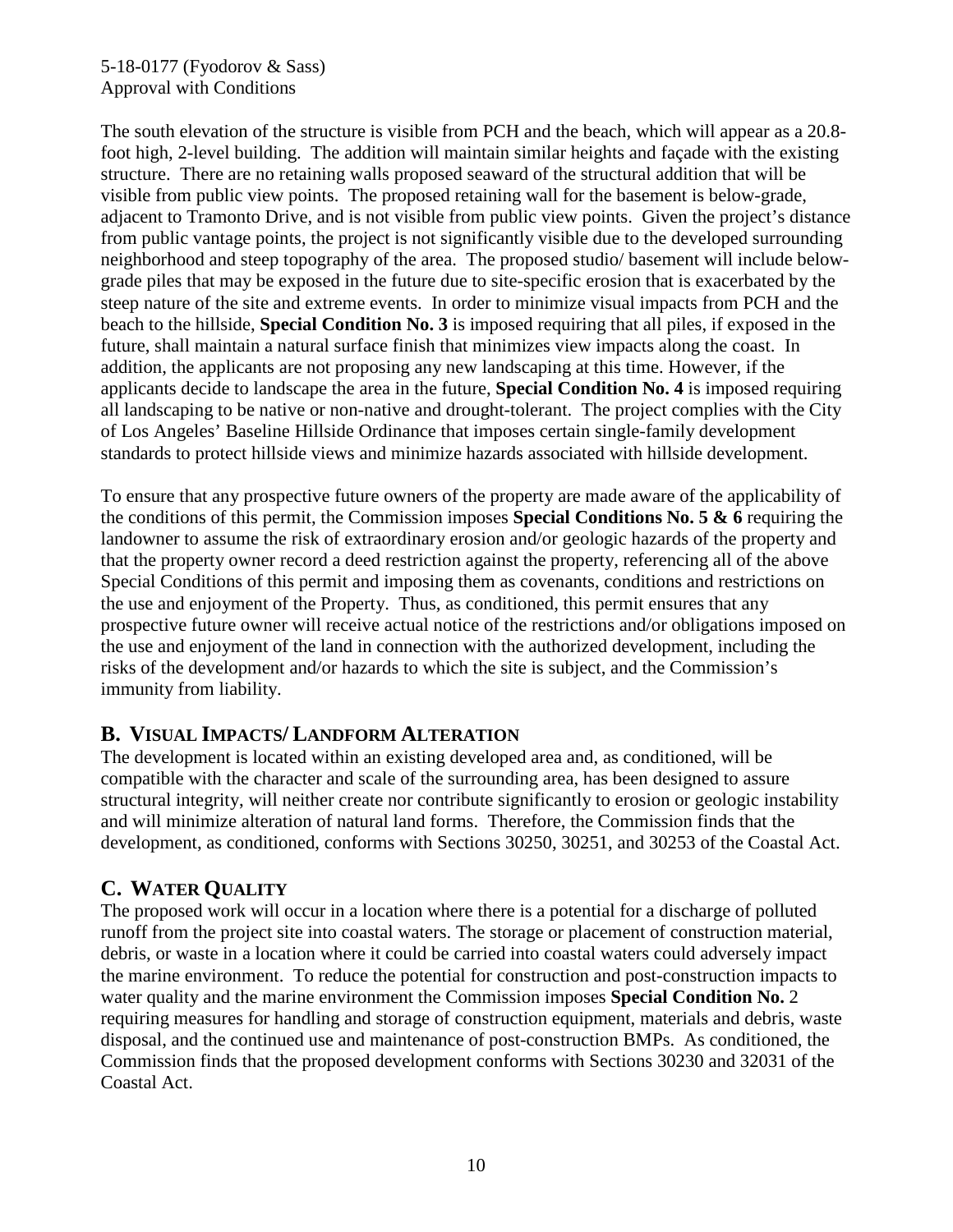# <span id="page-10-0"></span>**D. LOCAL COASTAL PROGRAM (LCP)**

Section 30604(a) of the Coastal Act provides that the Commission shall issue a coastal development permit only if the project will not prejudice the ability of the local government having jurisdiction to prepare a Local Coastal Program (LCP). The City of Los Angeles, in particular the Pacific Palisades area, does not have a certified Local Coastal Program or Land Use Plan. Therefore, the standard of review is the Chapter 3 policies of the Coastal Act. As conditioned, the proposed development is consistent with the Chapter 3 policies of the Coastal Act. Approval of the project, as conditioned, will not prejudice the ability of the local government to prepare an LCP that is in conformity with the provisions of Chapter 3 of the Coastal Act.

# <span id="page-10-1"></span>**E. CALIFORNIA ENVIRONMENTAL QUALITY ACT (CEQA)**

Section 13096(a) of the Commission's administrative regulations requires Commission approval of a Coastal Development Permit application to be supported by a finding showing the application, as conditioned by any conditions of approval, to be consistent with any applicable requirements of the California Environmental Quality Act (CEQA). Section 21080.5(d)(2)(A) of CEQA prohibits a proposed development from being approved if there are feasible alternatives or feasible mitigation measures available which would substantially lessen any significant adverse effect that the activity may have on the environment. The City of Los Angeles is the lead agency for CEQA compliance and issued a notice of exemption on August 17, 2017. The project is categorically exempt from an environmental impacts review.

As conditioned, there are no feasible alternatives or additional feasible mitigation measures available that would substantially lessen any significant adverse effect that the activity may have on the environment. Therefore, the Commission finds that the proposed project, as conditioned to mitigate the identified impacts, is the least environmentally damaging feasible alternative and can be found consistent with the requirements of the Coastal Act to conform to CEQA.